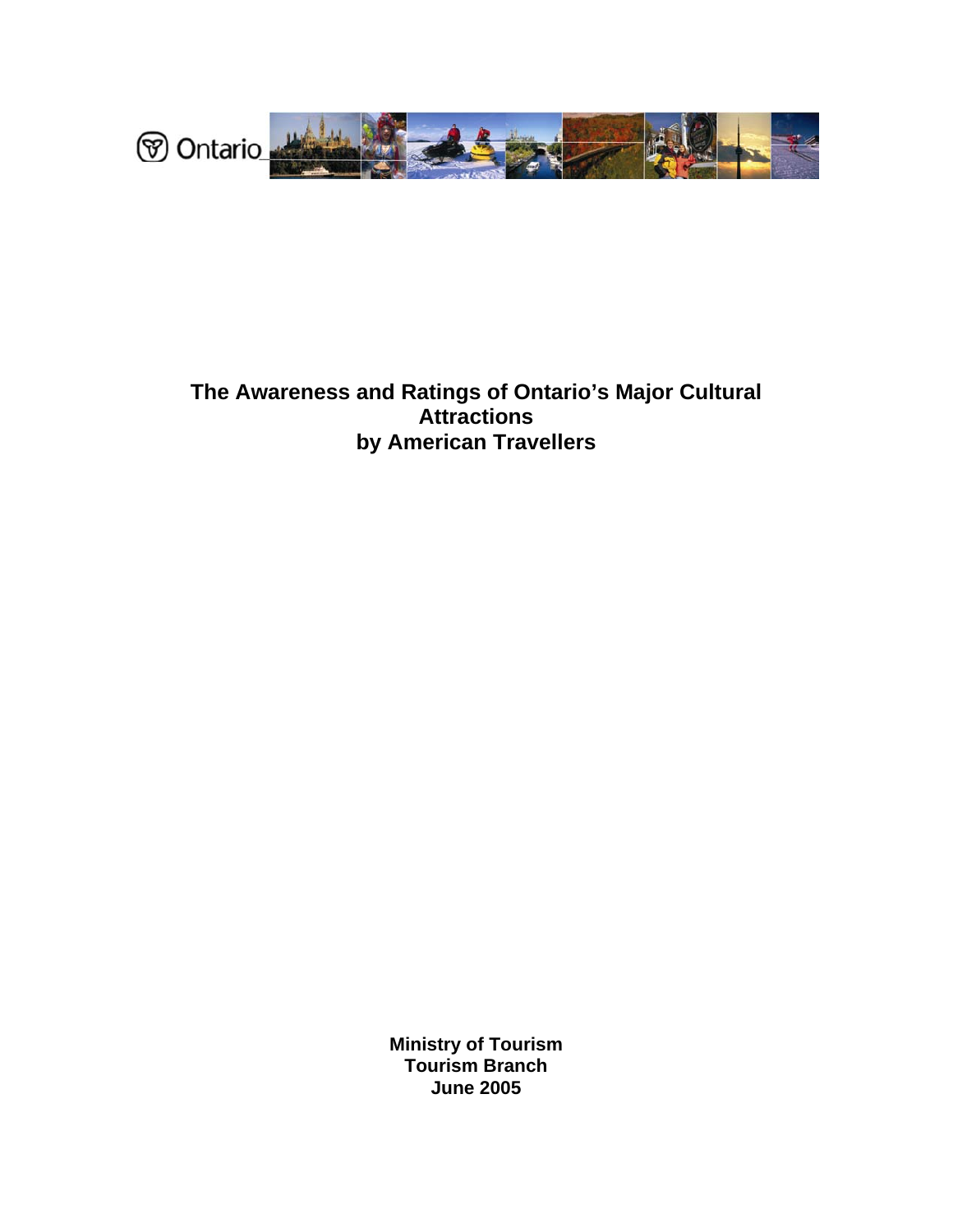## **Introduction**

This report is extracted from the database of the Travel Intentions study that the Ministry of Tourism has been conducting for almost 2 years now. Specifically, it is based on a number of questions that were asked during the May 2005 wave.

The total US sample of the study in May 2005 was 3,902 of which 2,889, or 74%, are defined in this report as "travellers" because they have taken at least one overnight trip over the past 2 years, or intend to take an overnight trip over the next 12 months or both. On a weighted basis, 55.8 million Americans aged 18 years and over fall into the "traveller" category of this report.

Although this reports talks about "American travellers", the study covers only the following US states:

- New York State
- Pennsylvania
- Ohio
- Indiana
- Michigan
- Illinois
- Wisconsin
- Minnesota
- Massachusetts
- Washington DC/ Maryland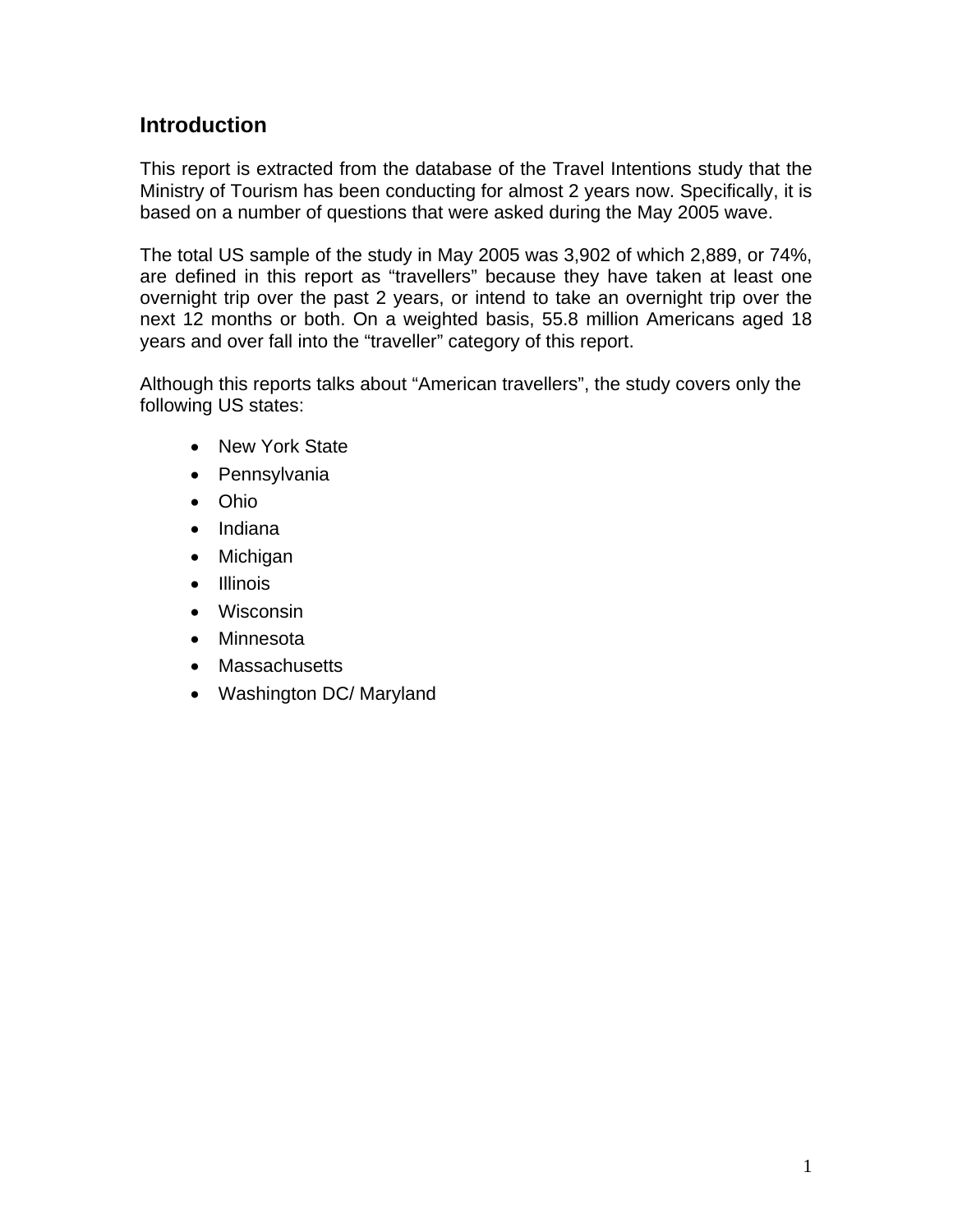## **American travellers have, relatively, not a very high opinion of Ontario as a cultural destination:**

- $\downarrow$  On a 10-point scale, where 1 means very poor and 10 means excellent, the average rating of Ontario as a destination for "Arts, culture and history" was 6.7 points, while 9% of American travellers could not even rate the province on this attribute;
- **↓** Compared to other aspects of Ontario as a travel destination, its reputation as a destination for nature and the outdoors gets the highest ratings (7.5 points), followed by "a touring trip" (7.0 points), "a big city trip"  $(6.7)$  and "a resort trip"  $(6.4)$ ;
- ↓ 52% of American travellers gave Ontario a rating of 7 or higher as a destination for "arts, culture and history";
- $\downarrow$  Of those who rated Ontario 7 or higher on "arts, culture and history", 59%, or 16.9 million, had been to Ontario at some point in the past.
- And of those who rated Ontario 7 or higher on "arts, culture and history" and had visited Ontario in the past (16.9 million), 45%, or approximately 7.7 million, had been to Ontario for "a trip that was primarily to experience arts, culture and history".

## **...So why did 9.2 million American travellers who had been to Ontario and rated it high as a destination for arts, culture and history not take a trip to the province for experiencing its arts and culture?**

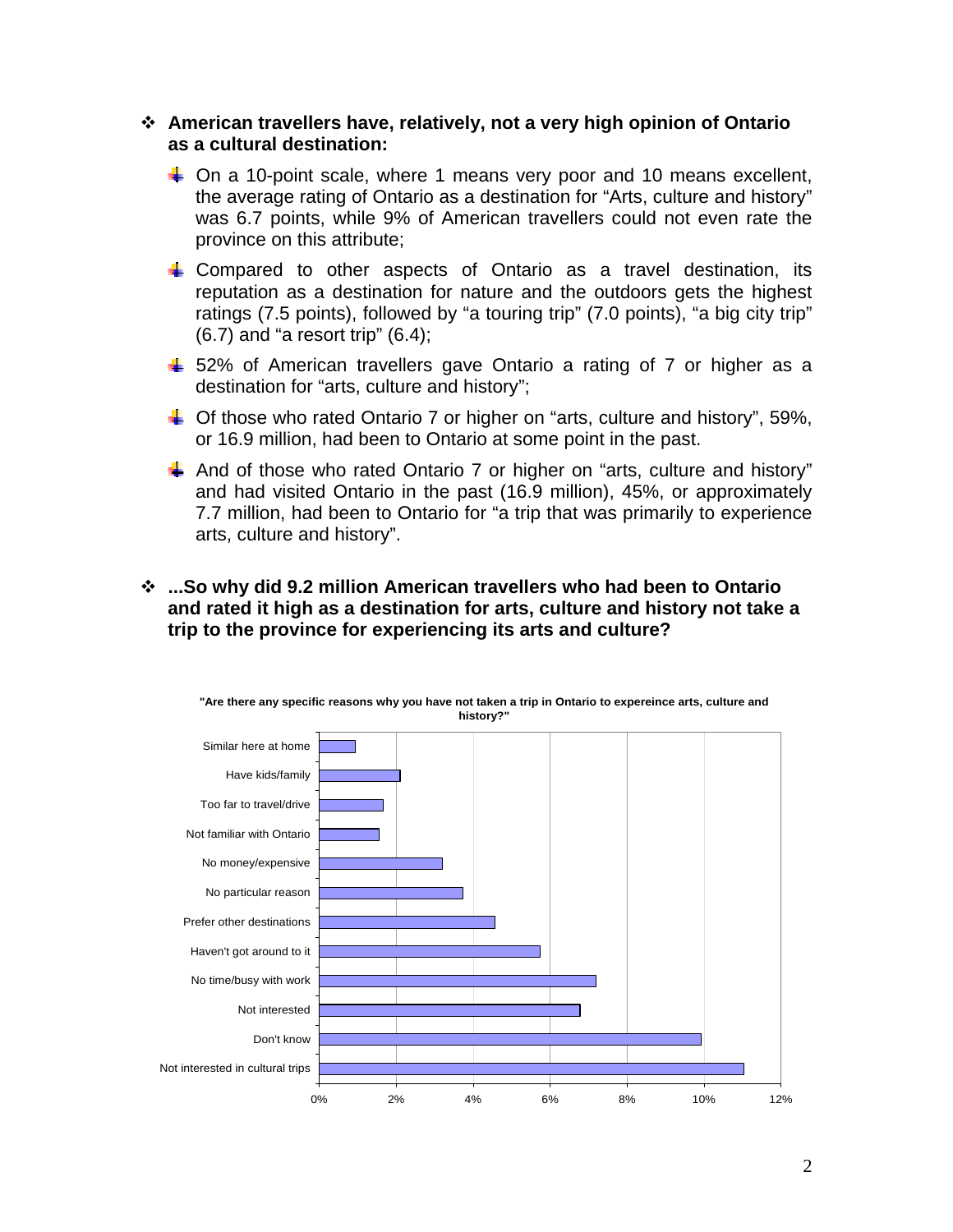**As far as Ontario's major cultural attractions are concerned, Toronto's theatres and the Royal Ontario Museum are the most well known among American travellers:** 



 **…But although awareness is reasonably good for many of them, visitation is not:** 

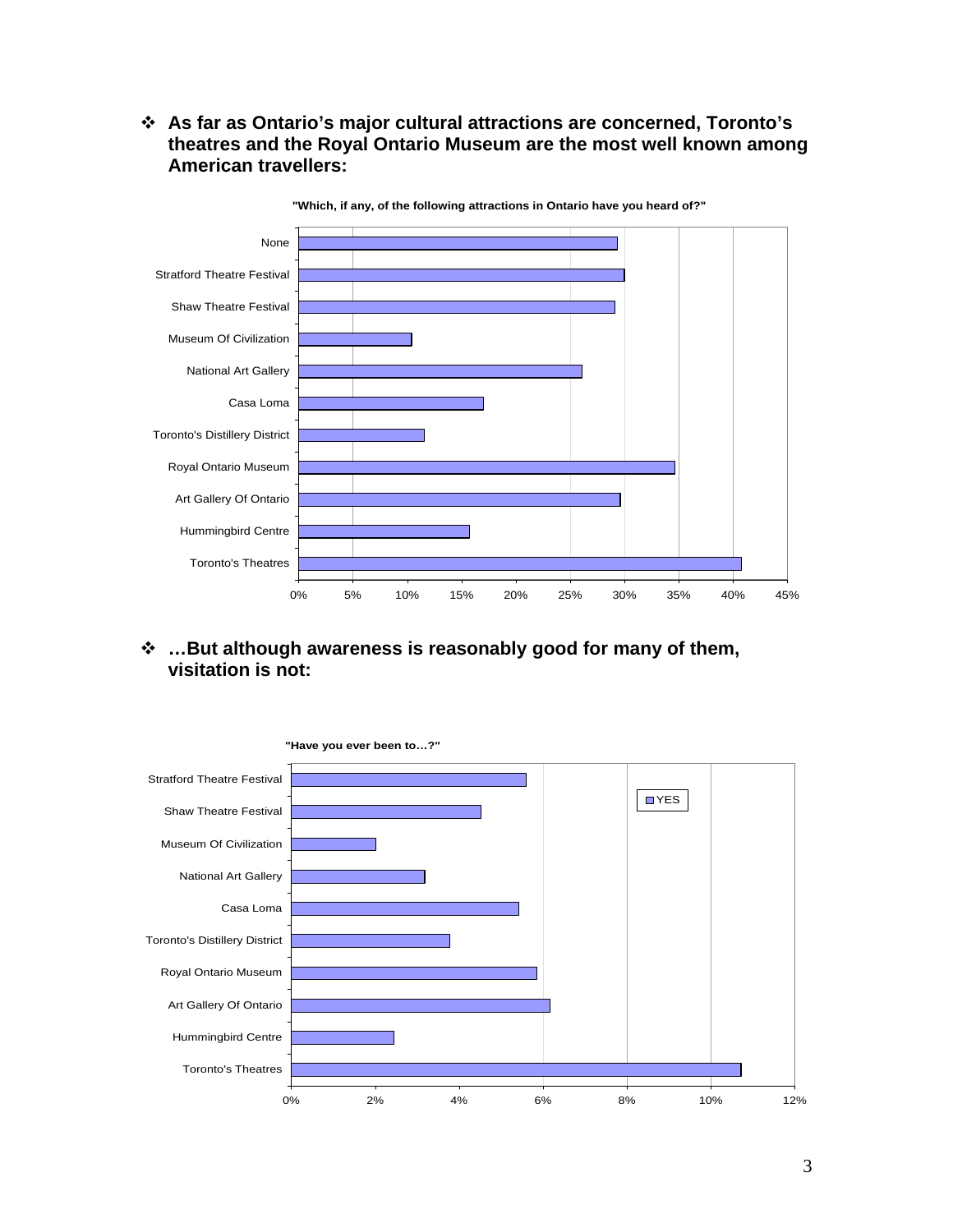- **Ontario's rating as a destination to experience arts, culture and histor y improves among those who had visited one of the 10 major cultural attractions, but it is s till not exceptional:**
	- $\pm$  It appears that once experienced, some of Ontario's cultural product delivers a reasonably good level of satisfaction. The ratings of the province as a destination to experience arts, culture and history improved from an average of 6.7 points to an average of 7.4 points;
	- **Those who had visited the Museum of Civilization in the National Capital** region gave Ontario the highest ratings as a destination to experience arts, culture and history (8.1 points), followed by those who had visited the Stratford Theatre Festival (8.0 points). Given the low visitation and awareness levels associated with the Museum of Civilization, if awareness levels are to be improved then this would not only help the museum, but also Ontario as a destination for the arts.



 **…Although ratings of Ontario as a cultural destination may not improve significantly among Americans who had been to one or more of Ontario's major cultural attractions, their intentions to come back in the summer for a visit were significantly higher than those of other Americans:**